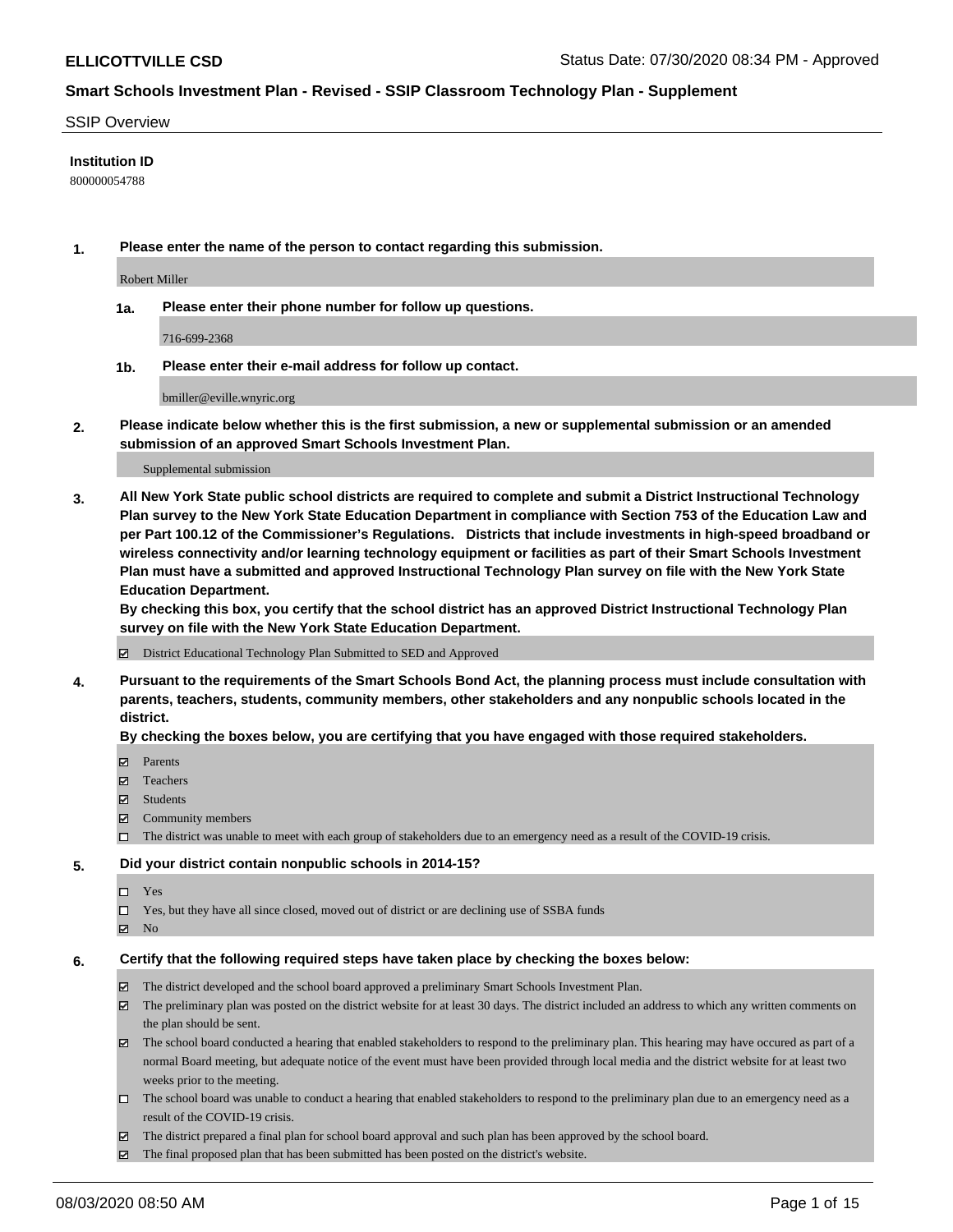SSIP Overview

**6a. Please upload the proposed Smart Schools Investment Plan (SSIP) that was posted on the district's website, along with any supporting materials. Note that this should be different than your recently submitted Educational Technology Survey. The Final SSIP, as approved by the School Board, should also be posted on the website and remain there during the course of the projects contained therein.**

SSBA\_ELLICOTTVILLE\_CSD\_000.pdf SSIP Classroom Technology Plan.pdf

**6b. Enter the webpage address where the final Smart Schools Investment Plan is posted. The Plan should remain posted for the life of the included projects.**

https://www.ellicottvillecentral.com/Page/1880

**7. Please enter an estimate of the total number of students and staff that will benefit from this Smart Schools Investment Plan based on the cumulative projects submitted to date.**

695

**8. An LEA/School District may partner with one or more other LEA/School Districts to form a consortium to pool Smart Schools Bond Act funds for a project that meets all other Smart School Bond Act requirements. Each school district participating in the consortium will need to file an approved Smart Schools Investment Plan for the project and submit a signed Memorandum of Understanding that sets forth the details of the consortium including the roles of each respective district.**

 $\Box$  The district plans to participate in a consortium to partner with other school district(s) to implement a Smart Schools project.

**9. Please enter the name and 6-digit SED Code for each LEA/School District participating in the Consortium.**

| <b>Partner LEA/District</b> | <b>ISED BEDS Code</b> |
|-----------------------------|-----------------------|
| (No Response)               | (No Response)         |

**10. Please upload a signed Memorandum of Understanding with all of the participating Consortium partners.**

(No Response)

**11. Your district's Smart Schools Bond Act Allocation is:**

\$343,647

**12. Final 2014-15 BEDS Enrollment to calculate Nonpublic Sharing Requirement**

|            | Public Enrollment | Nonpublic Enrollment | <b>Total Enrollment</b> | l Nonpublic Percentage |
|------------|-------------------|----------------------|-------------------------|------------------------|
| Enrollment | 549               |                      | 549.00                  | 0.00                   |

**13. This table compares each category budget total, as entered in that category's page, to the total expenditures listed in the category's expenditure table. Any discrepancies between the two must be resolved before submission.**

|                                                 | Sub-Allocations   | <b>Expenditure Totals</b> | <b>Difference</b> |
|-------------------------------------------------|-------------------|---------------------------|-------------------|
| School Connectivity                             | 0.00              | 0.00                      | 0.00              |
| Connectivity Projects for<br><b>Communities</b> | $\overline{0.00}$ | 0.00                      | 0.00              |
| <b>Classroom Technology</b>                     | 30,424.00         | 30,424.00                 | 0.00              |
| Pre-Kindergarten Classrooms                     | 0.00              | 0.00                      | 0.00              |
| Replace Transportable<br><b>Classrooms</b>      | $\overline{0.00}$ | 0.00                      | 0.00              |
| High-Tech Security Features                     | $\overline{0.00}$ | 0.00                      | 0.00              |
| Nonpublic Loan                                  | 0.00              | 0.00                      | 0.00              |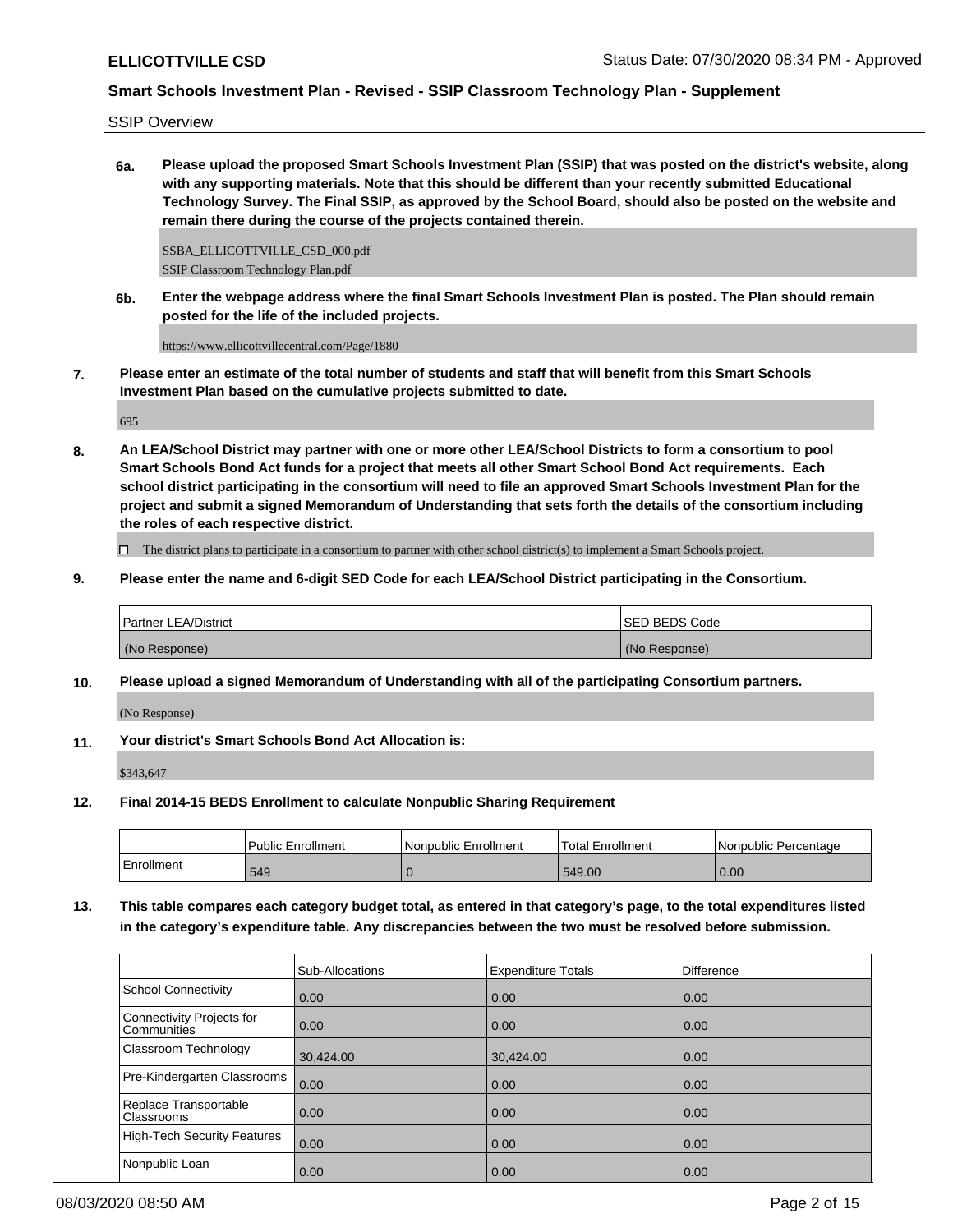SSIP Overview

|         | Sub-Allocations | Expenditure Totals | <b>Difference</b> |
|---------|-----------------|--------------------|-------------------|
| Totals: | 30,424          | 30.424             |                   |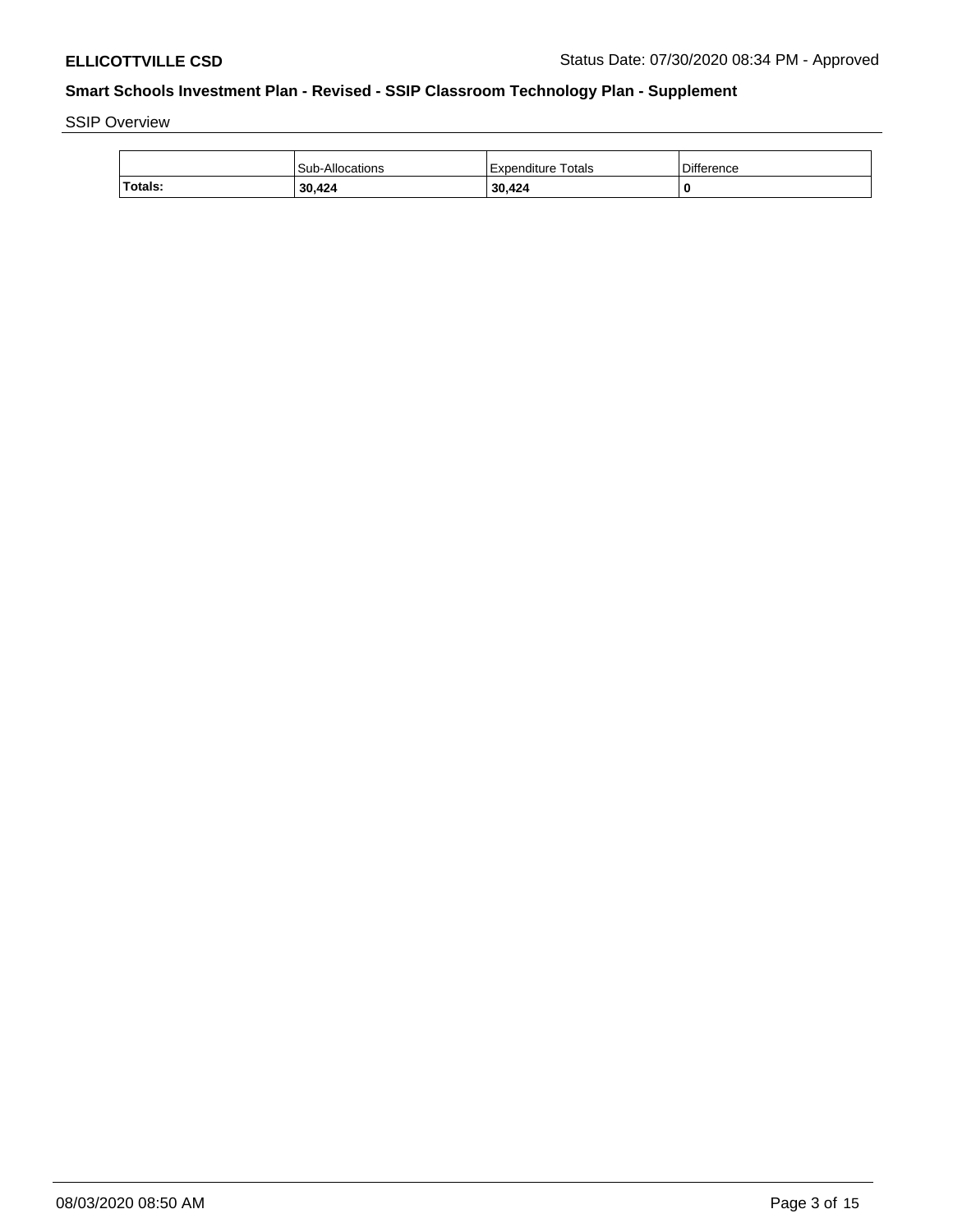School Connectivity

- **1. In order for students and faculty to receive the maximum benefit from the technology made available under the Smart Schools Bond Act, their school buildings must possess sufficient connectivity infrastructure to ensure that devices can be used during the school day. Smart Schools Investment Plans must demonstrate that:**
	- **• sufficient infrastructure that meets the Federal Communications Commission's 100 Mbps per 1,000 students standard currently exists in the buildings where new devices will be deployed, or**
	- **• is a planned use of a portion of Smart Schools Bond Act funds, or**
	- **• is under development through another funding source.**

**Smart Schools Bond Act funds used for technology infrastructure or classroom technology investments must increase the number of school buildings that meet or exceed the minimum speed standard of 100 Mbps per 1,000 students and staff within 12 months. This standard may be met on either a contracted 24/7 firm service or a "burstable" capability. If the standard is met under the burstable criteria, it must be:**

**1. Specifically codified in a service contract with a provider, and**

**2. Guaranteed to be available to all students and devices as needed, particularly during periods of high demand, such as computer-based testing (CBT) periods.**

**Please describe how your district already meets or is planning to meet this standard within 12 months of plan submission.**

(No Response)

**1a. If a district believes that it will be impossible to meet this standard within 12 months, it may apply for a waiver of this requirement, as described on the Smart Schools website. The waiver must be filed and approved by SED prior to submitting this survey.**

 $\Box$  By checking this box, you are certifying that the school district has an approved waiver of this requirement on file with the New York State Education Department.

**2. Connectivity Speed Calculator (Required). If the district currently meets the required speed, enter "Currently Met" in the last box: Expected Date When Required Speed Will be Met.**

|                  | l Number of     | Required Speed | Current Speed in | Expected Speed | Expected Date                           |
|------------------|-----------------|----------------|------------------|----------------|-----------------------------------------|
|                  | <b>Students</b> | In Mbps        | l Mbps           | to be Attained | When Required                           |
|                  |                 |                |                  |                | l Within 12 Months ISpeed Will be Met l |
| Calculated Speed | (No Response)   | 0.00           | (No Response)    | (No Response)  | (No Response)                           |

**3. Describe how you intend to use Smart Schools Bond Act funds for high-speed broadband and/or wireless connectivity projects in school buildings.**

(No Response)

**4. Describe the linkage between the district's District Instructional Technology Plan and how the proposed projects will improve teaching and learning. (There should be a link between your response to this question and your responses to Question 1 in Section IV - NYSED Initiatives Alignment: "Explain how the district use of instructional technology will serve as a part of a comprehensive and sustained effort to support rigorous academic standards attainment and performance improvement for students."** 

**Your answer should also align with your answers to the questions in Section II - Strategic Technology Planning and the associated Action Steps in Section III - Action Plan.)**

(No Response)

**5. If the district wishes to have students and staff access the Internet from wireless devices within the school building, or in close proximity to it, it must first ensure that it has a robust Wi-Fi network in place that has sufficient bandwidth to meet user demand.**

**Please describe how you have quantified this demand and how you plan to meet this demand.**

(No Response)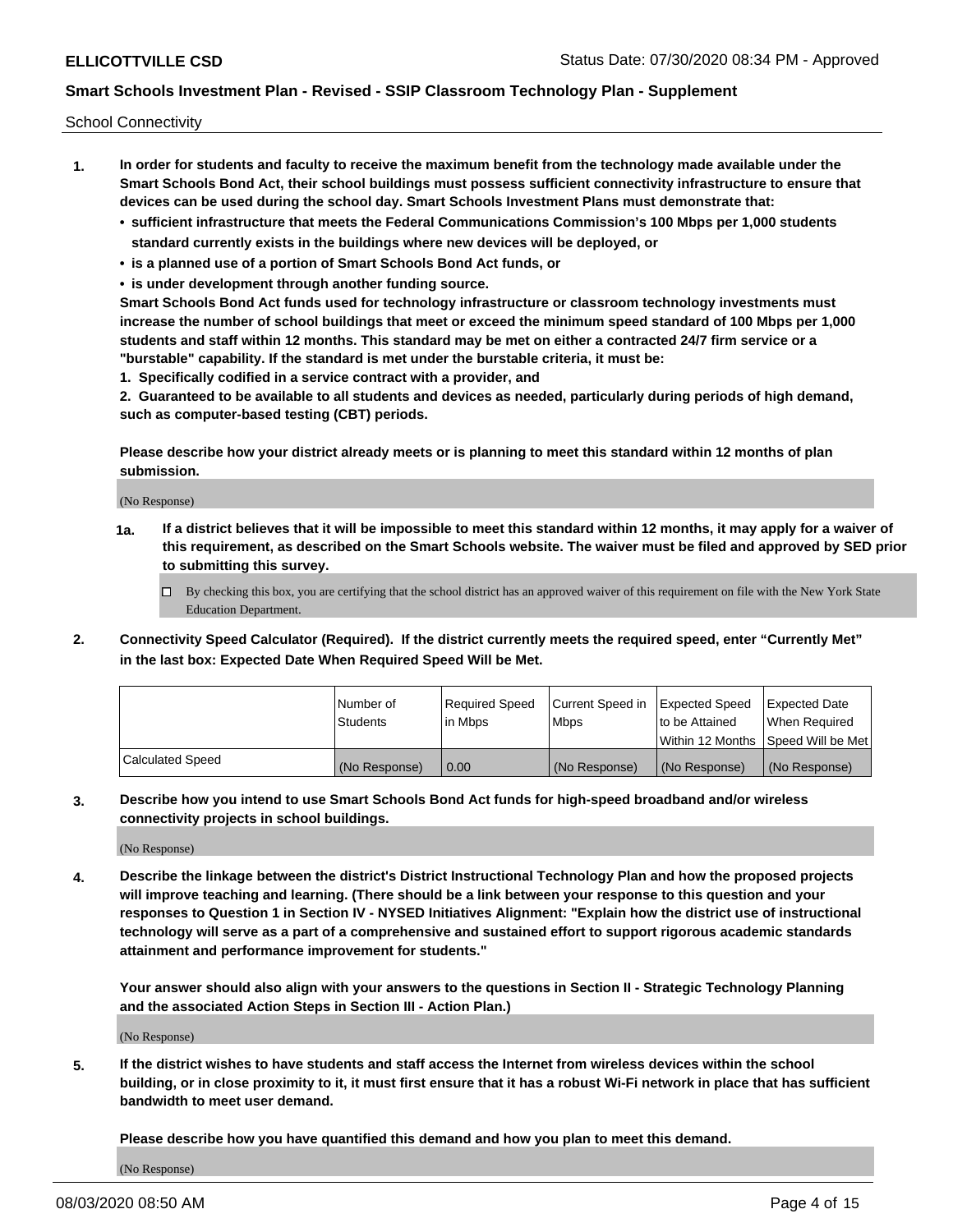School Connectivity

**6. Smart Schools plans with any expenditures in the School Connectivity category require a project number from the Office of Facilities Planning. Districts must submit an SSBA LOI and receive project numbers prior to submitting the SSIP. As indicated on the LOI, some projects may be eligible for a streamlined review and will not require a building permit.**

**Please indicate on a separate row each project number given to you by the Office of Facilities Planning.**

| Project Number |  |
|----------------|--|
| (No Response)  |  |

**7. Certain high-tech security and connectivity infrastructure projects may be eligible for an expedited review process as determined by the Office of Facilities Planning.**

#### **Was your project deemed eligible for streamlined review?**

(No Response)

### **8. Include the name and license number of the architect or engineer of record.**

| Name          | License Number |
|---------------|----------------|
| (No Response) | (No Response)  |

#### **9. Public Expenditures – Loanable (Counts toward the nonpublic loan calculation)**

| Select the allowable expenditure type.<br>Repeat to add another item under each type. | <b>PUBLIC</b> Items to be<br>l Purchased | Quantity           | Cost Per Item    | <b>Total Cost</b> |
|---------------------------------------------------------------------------------------|------------------------------------------|--------------------|------------------|-------------------|
| (No Response)                                                                         | (No Response)                            | l (No<br>Response) | (No<br>Response) | $\overline{0.00}$ |
|                                                                                       |                                          | O                  | 0.00             |                   |

### **10. Public Expenditures – Non-Loanable (Does not count toward nonpublic loan calculation)**

| Select the allowable expenditure<br>type.<br>Repeat to add another item under<br>each type. | <b>PUBLIC</b> Items to be purchased | Quantity      | Cost per Item | <b>Total Cost</b> |
|---------------------------------------------------------------------------------------------|-------------------------------------|---------------|---------------|-------------------|
| (No Response)                                                                               | (No Response)                       | (No Response) | (No Response) | 0.00              |
|                                                                                             |                                     |               | 0.00          |                   |

#### **11. Final 2014-15 BEDS Enrollment to calculate Nonpublic Sharing Requirement (no changes allowed.)**

|            | Public Enrollment | l Nonpublic Enrollment | <b>Total Enrollment</b> | Nonpublic Percentage |
|------------|-------------------|------------------------|-------------------------|----------------------|
| Enrollment | 549               |                        | 549.00                  | 0.00                 |

### **12. Total Public Budget - Loanable (Counts toward the nonpublic loan calculation)**

|                                               | Public Allocations | <b>Estimated Nonpublic Loan</b><br>Amount | Estimated Total Sub-Allocations |
|-----------------------------------------------|--------------------|-------------------------------------------|---------------------------------|
| Network/Access Costs                          | (No Response)      | 0.00                                      | 0.00                            |
| School Internal Connections and<br>Components | (No Response)      | 0.00                                      | 0.00                            |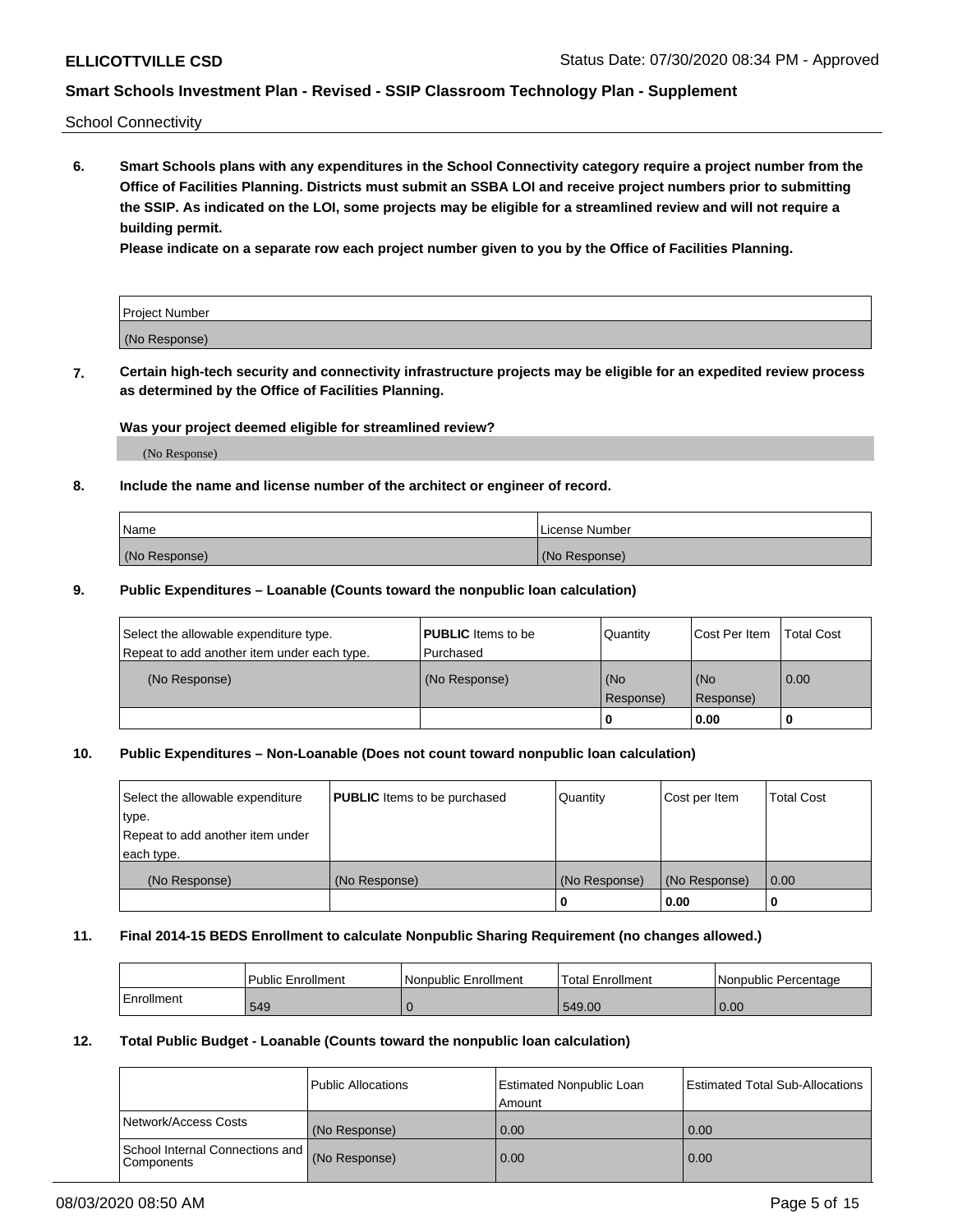School Connectivity

|         | Public Allocations | Estimated Nonpublic Loan<br>l Amount i | Estimated Total Sub-Allocations |
|---------|--------------------|----------------------------------------|---------------------------------|
| l Other | (No Response)      | 0.00                                   | 0.00                            |
| Totals: | 0.00               | 0                                      | 0                               |

# **13. Total Public Budget – Non-Loanable (Does not count toward the nonpublic loan calculation)**

|                                                   | Sub-<br>Allocation |
|---------------------------------------------------|--------------------|
|                                                   |                    |
| Network/Access Costs                              | (No Response)      |
| <b>Outside Plant Costs</b>                        | (No Response)      |
| <b>School Internal Connections and Components</b> | (No Response)      |
| Professional Services                             | (No Response)      |
| Testing                                           | (No Response)      |
| <b>Other Upfront Costs</b>                        | (No Response)      |
| <b>Other Costs</b>                                | (No Response)      |
| <b>Totals:</b>                                    | 0.00               |

# **14. School Connectivity Totals**

|                          | Total Sub-Allocations |
|--------------------------|-----------------------|
| Total Loanable Items     | 0.00                  |
| Total Non-Ioanable Items | 0.00                  |
| Totals:                  | 0                     |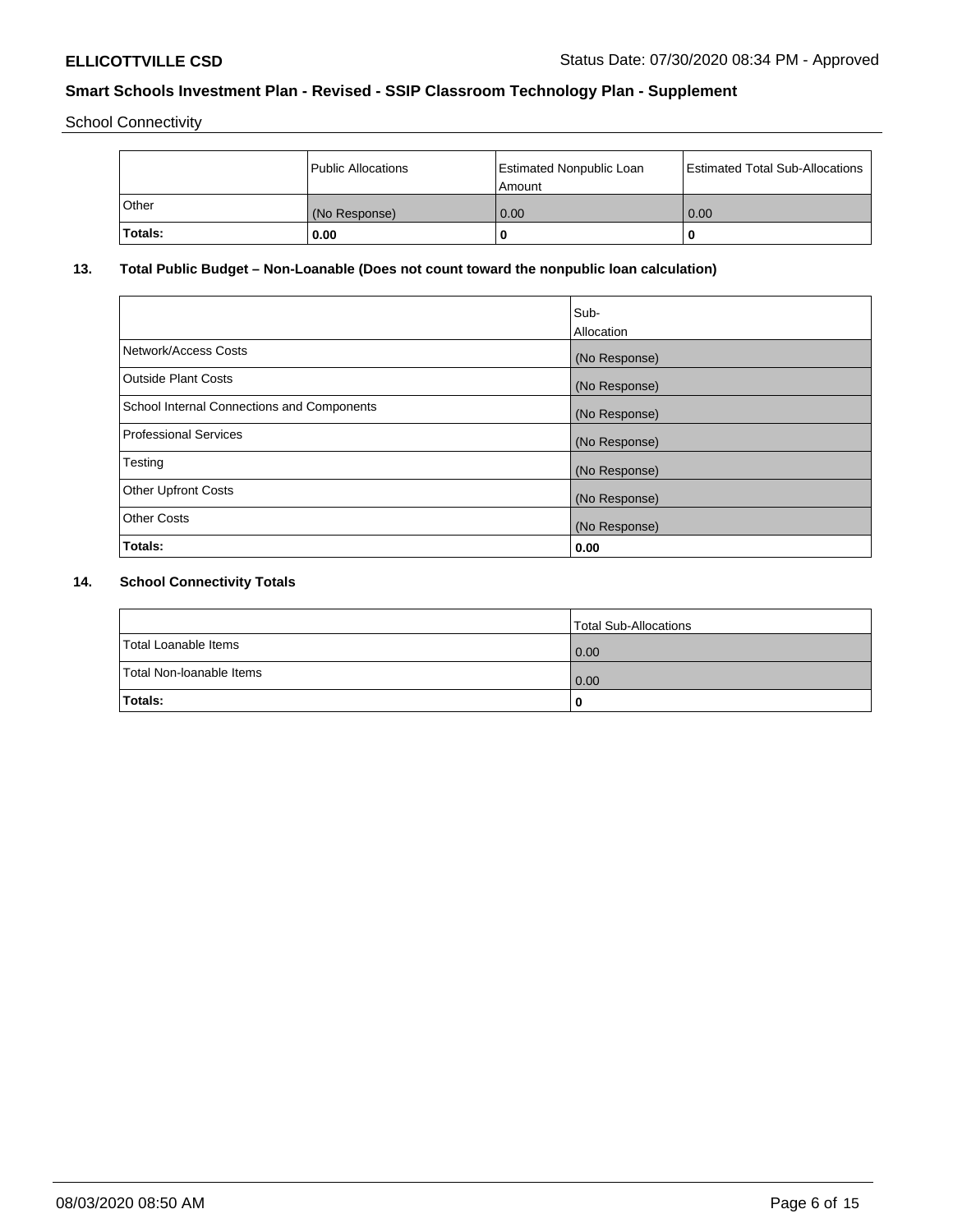Community Connectivity (Broadband and Wireless)

**1. Describe how you intend to use Smart Schools Bond Act funds for high-speed broadband and/or wireless connectivity projects in the community.**

(No Response)

**2. Please describe how the proposed project(s) will promote student achievement and increase student and/or staff access to the Internet in a manner that enhances student learning and/or instruction outside of the school day and/or school building.**

(No Response)

**3. Community connectivity projects must comply with all the necessary local building codes and regulations (building and related permits are not required prior to plan submission).**

 $\Box$  I certify that we will comply with all the necessary local building codes and regulations.

**4. Please describe the physical location of the proposed investment.**

(No Response)

**5. Please provide the initial list of partners participating in the Community Connectivity Broadband Project, along with their Federal Tax Identification (Employer Identification) number.**

| <b>Project Partners</b> | l Federal ID # |
|-------------------------|----------------|
| (No Response)           | (No Response)  |

**6. Please detail the type, quantity, per unit cost and total cost of the eligible items under each sub-category.**

| Select the allowable expenditure | Item to be purchased | Quantity      | Cost per Item | <b>Total Cost</b> |
|----------------------------------|----------------------|---------------|---------------|-------------------|
| type.                            |                      |               |               |                   |
| Repeat to add another item under |                      |               |               |                   |
| each type.                       |                      |               |               |                   |
| (No Response)                    | (No Response)        | (No Response) | (No Response) | 0.00              |
|                                  |                      | o             | 0.00          |                   |

**7. If you are submitting an allocation for Community Connectivity, complete this table.**

**Note that the calculated Total at the bottom of the table must equal the Total allocation for this category that you entered in the SSIP Overview overall budget.**

|                                    | Sub-Allocation |
|------------------------------------|----------------|
| Network/Access Costs               | (No Response)  |
| Outside Plant Costs                | (No Response)  |
| <b>Tower Costs</b>                 | (No Response)  |
| <b>Customer Premises Equipment</b> | (No Response)  |
| <b>Professional Services</b>       | (No Response)  |
| Testing                            | (No Response)  |
| <b>Other Upfront Costs</b>         | (No Response)  |
| <b>Other Costs</b>                 | (No Response)  |
| Totals:                            | 0.00           |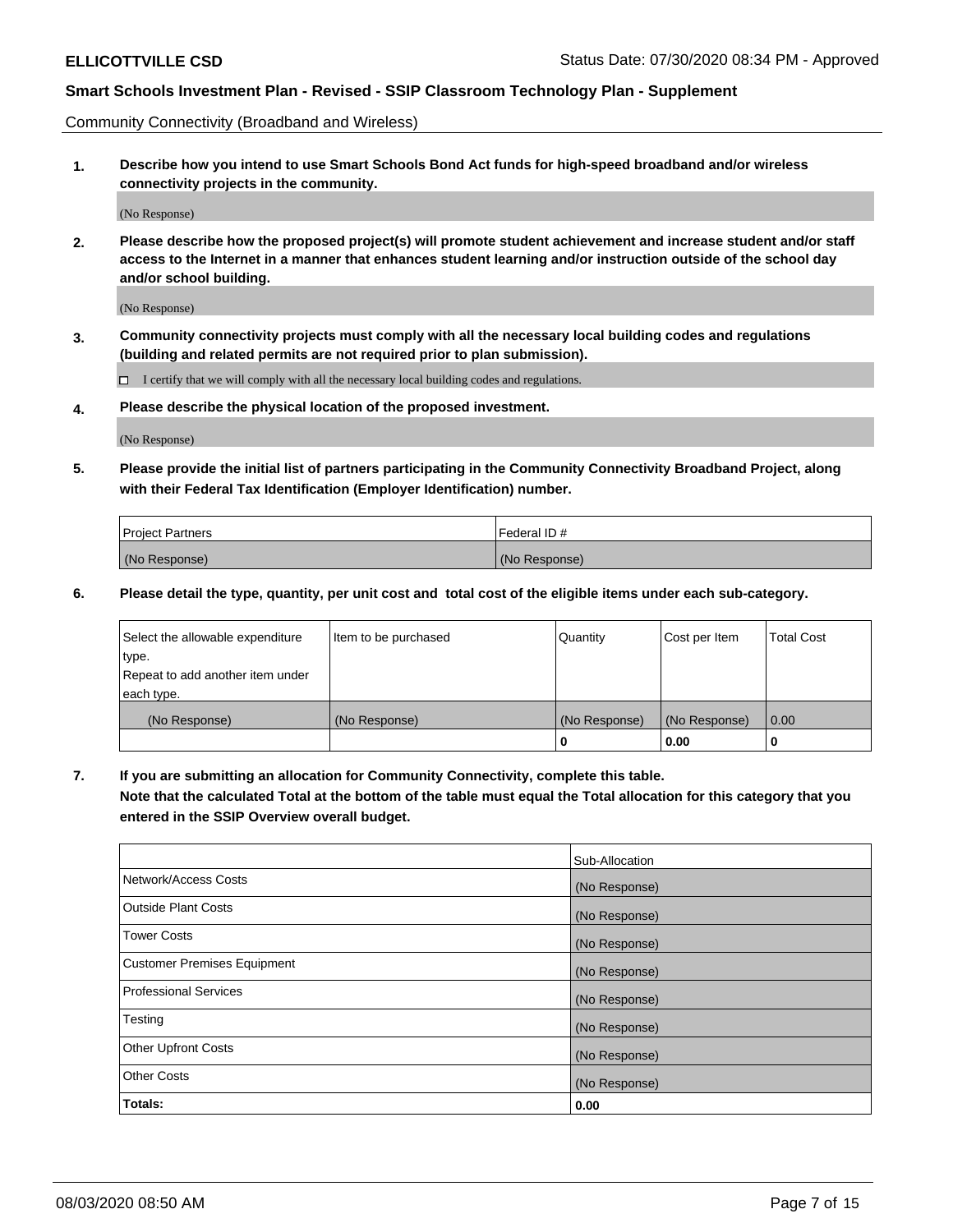### Classroom Learning Technology

**1. In order for students and faculty to receive the maximum benefit from the technology made available under the Smart Schools Bond Act, their school buildings must possess sufficient connectivity infrastructure to ensure that devices can be used during the school day. Smart Schools Investment Plans must demonstrate that sufficient infrastructure that meets the Federal Communications Commission's 100 Mbps per 1,000 students standard currently exists in the buildings where new devices will be deployed, or is a planned use of a portion of Smart Schools Bond Act funds, or is under development through another funding source. Smart Schools Bond Act funds used for technology infrastructure or classroom technology investments must increase the number of school buildings that meet or exceed the minimum speed standard of 100 Mbps per 1,000 students and staff within 12 months. This standard may be met on either a contracted 24/7 firm service or a "burstable" capability. If the standard is met under the burstable criteria, it must be:**

**1. Specifically codified in a service contract with a provider, and**

**2. Guaranteed to be available to all students and devices as needed, particularly during periods of high demand, such as computer-based testing (CBT) periods.**

**Please describe how your district already meets or is planning to meet this standard within 12 months of plan submission.**

The current technology infrastructure will support adding on these interactive panels. We currently purchase our primary internet access bandwidth services from Erie 1 BOCES. The current network broadband bandwidth for incoming connection TO our school district (WAN) is a 1GB connection. The current network broadband bandwidth for connections WITHIN our school district (LAN) is a 2GB connection. We currently have 630 students and 110 employees. Our District meets the minimum speed requirement.

- **1a. If a district believes that it will be impossible to meet this standard within 12 months, it may apply for a waiver of this requirement, as described on the Smart Schools website. The waiver must be filed and approved by SED prior to submitting this survey.**
	- By checking this box, you are certifying that the school district has an approved waiver of this requirement on file with the New York State Education Department.
- **2. Connectivity Speed Calculator (Required). If the district currently meets the required speed, enter "Currently Met" in the last box: Expected Date When Required Speed Will be Met.**

|                  | l Number of     | Required Speed | Current Speed in Expected Speed | to be Attained                       | <b>Expected Date</b> |
|------------------|-----------------|----------------|---------------------------------|--------------------------------------|----------------------|
|                  | <b>Students</b> | lin Mbps       | <b>Mbps</b>                     | Within 12 Months 1Speed Will be Met1 | When Required        |
| Calculated Speed | 630             | 63.00          | 100                             | 100                                  | currently met        |

**3. If the district wishes to have students and staff access the Internet from wireless devices within the school building, or in close proximity to it, it must first ensure that it has a robust Wi-Fi network in place that has sufficient bandwidth to meet user demand.**

**Please describe how you have quantified this demand and how you plan to meet this demand.**

The following wireless protocols are available in the district:

 802.11a, 802.11g, 802.11n, 802.11ac, 802.11ad and 802.11af. Currently 100% of our instructional space has wireless coverage provided by wireless access points. We use a wireless controller and the port speed of our switches is 1GB.

**4. All New York State public school districts are required to complete and submit an Instructional Technology Plan survey to the New York State Education Department in compliance with Section 753 of the Education Law and per Part 100.12 of the Commissioner's Regulations.**

**Districts that include educational technology purchases as part of their Smart Schools Investment Plan must have a submitted and approved Instructional Technology Plan survey on file with the New York State Education Department.**

 $\boxtimes$  By checking this box, you are certifying that the school district has an approved Instructional Technology Plan survey on file with the New York State Education Department.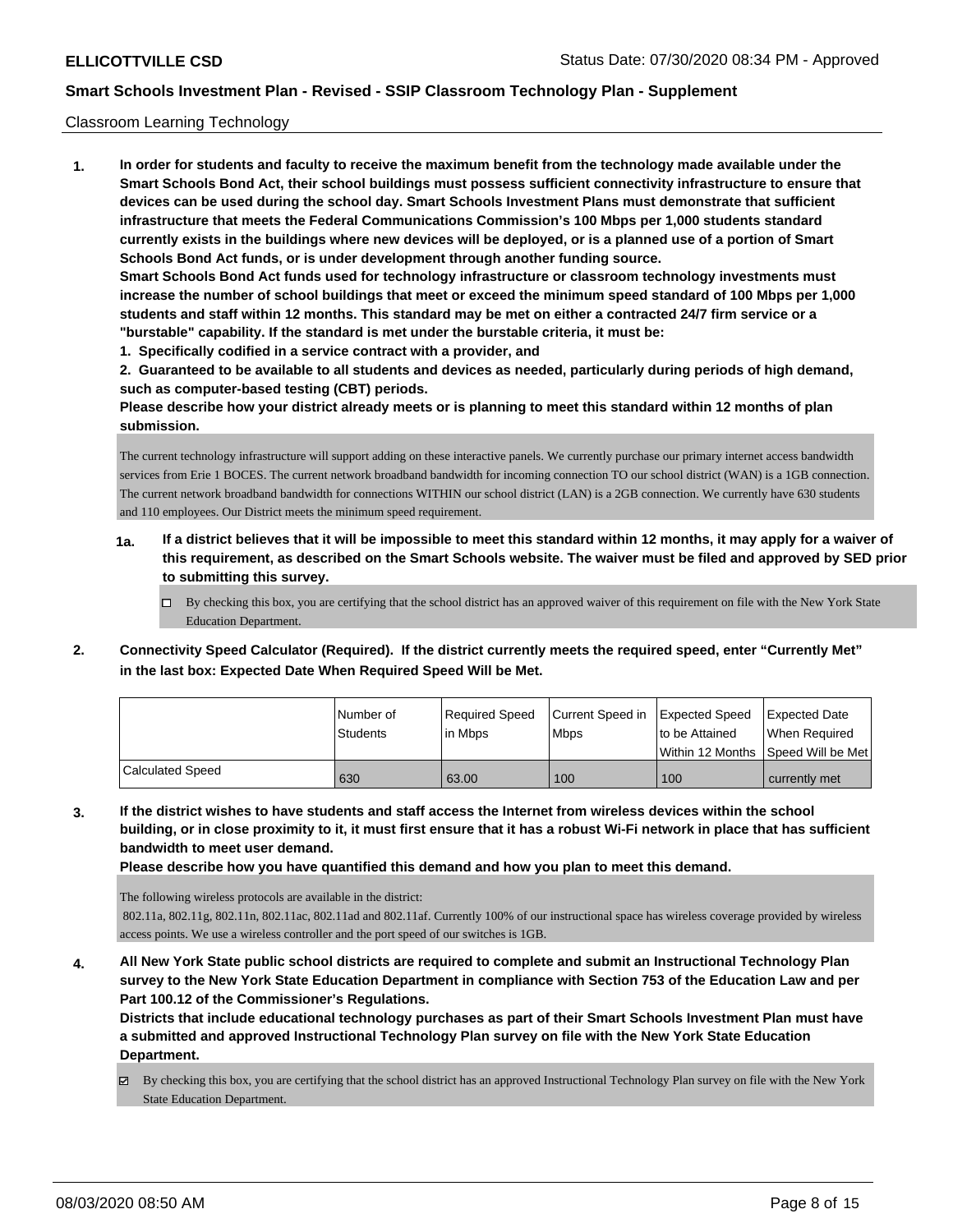### Classroom Learning Technology

**5. Describe the devices you intend to purchase and their compatibility with existing or planned platforms or systems. Specifically address the adequacy of each facility's electrical, HVAC and other infrastructure necessary to install and support the operation of the planned technology.**

The District plans to purchase additional Interactive Clear touch Screens to be used in conjunction with classroom teaching. The purchase of these items will allow all teachers to have access to the same technology as their peers. **These 70 LCD devices offer 10 points of touch, an optional integrated PC running Windows 10, and plenty of ports to plug in any peripherals required within the classroom. This one product will combine the Interactive Board, TV and Projector all into one unit. We have recently completed an \$11,700,000 capital project that addressed a variety of issues in the building but one of them was upgrades to our electrical power in classrooms throughout the building. This project also upgraded our panel boxes to allow additional electrical power in the building The touch screens will be replacing projectors and televisions so this will actually decrease our energy consumption.** 

- **6. Describe how the proposed technology purchases will:**
	- **> enhance differentiated instruction;**
	- **> expand student learning inside and outside the classroom;**
	- **> benefit students with disabilities and English language learners; and**
	- **> contribute to the reduction of other learning gaps that have been identified within the district.**

**The expectation is that districts will place a priority on addressing the needs of students who struggle to succeed in a rigorous curriculum. Responses in this section should specifically address this concern and align with the district's Instructional Technology Plan (in particular Question 2 of E. Curriculum and Instruction: "Does the district's instructional technology plan address the needs of students with disabilities to ensure equitable access to instruction, materials and assessments?" and Question 3 of the same section: "Does the district's instructional technology plan address the provision of assistive technology specifically for students with disabilities to ensure access to and participation in the general curriculum?")**

**In addition, describe how the district ensures equitable access to instruction, materials and assessments and participation in the general curriculum for both SWD and English Language Learners/Multilingual Learners (ELL/MLL) students.**

#### ECS Instructional Technology Plan

 ECS plans on using the above mentioned technology to fulfill the action plans previously submitted to NYSED. The integration and use of technology as an instructional tool and resource will continue to be encouraged in all academic areas. Providing the administrators, teachers, staff, and students with the best tools available will enable them to perform their respective tasks more effectively and productively. In addition to the rich academic preparation the students will receive in each subject area, they will also become more aware of the technology tools available to support information access, analysis, synthesis, management, and communication. The school district will use these interactive boards along with the Internet and distance learning to improve student learning outcomes by delivering learning "resources" unavailable otherwise. Technology will be integrated into curriculum and learning activities aimed at improved student learning and attainment of the New York State content and performance standards. These interactive boards will be used to promote the varied types of learning as well as learning styles and abilities present in our classrooms. Specifically, they will assist special education students and ELL students by promoting accessibility and by providing support for students' visual, auditory, physical and mobility, as well as social and communication needs, increasing both social and academic interactions in the classroom. **They also will aid in reducing learning gaps by being used selectively for instructional purposes that will take into consideration curriculum goals, teaching styles at the various levels, and learning styles and abilities of all students.**

**7. Where appropriate, describe how the proposed technology purchases will enhance ongoing communication with parents and other stakeholders and help the district facilitate technology-based regional partnerships, including distance learning and other efforts.**

The addition of Interactive Panels into every classroom will increase the ability to take advantage of numerous long distance learning opportunities currently offered through our local BOCES.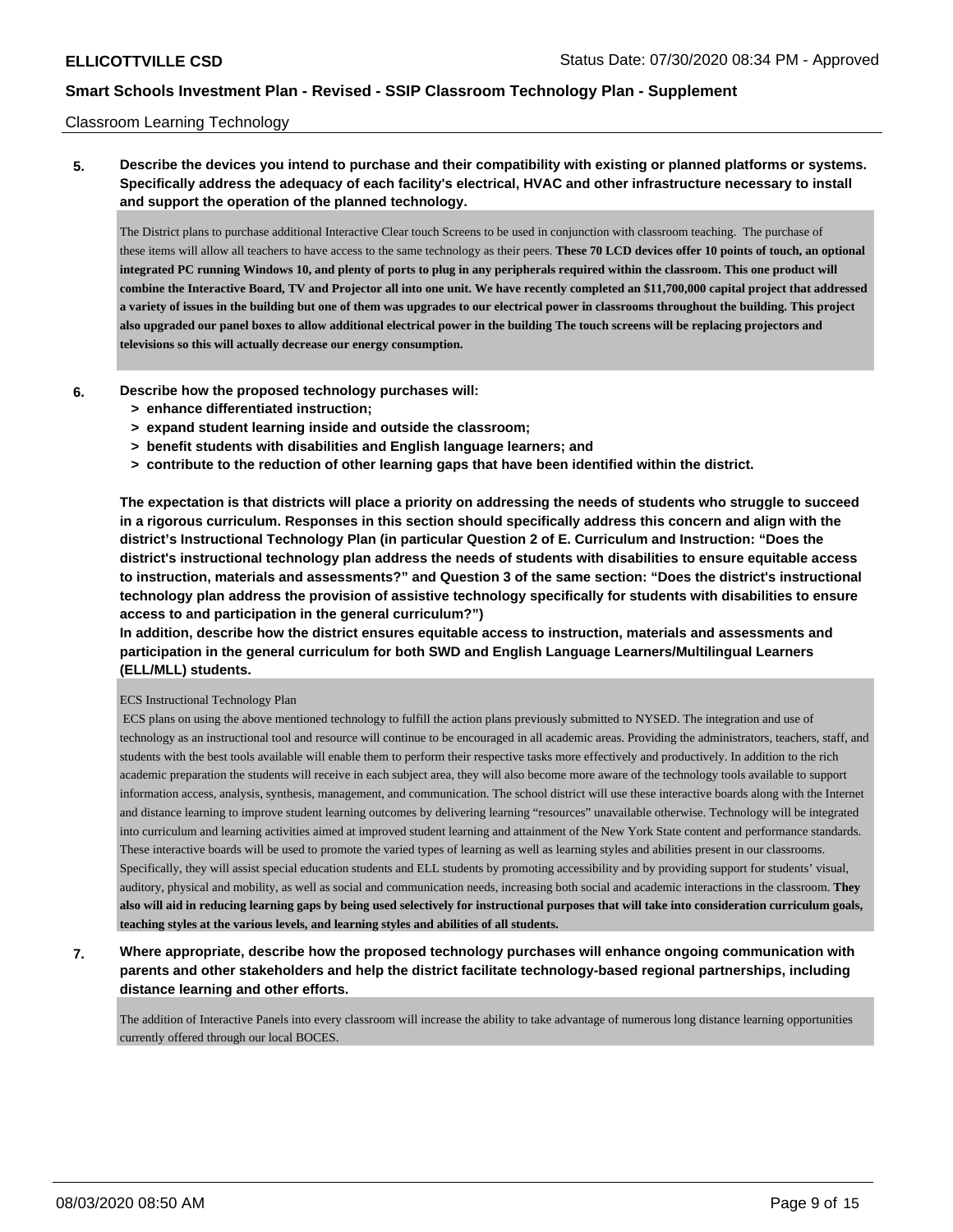#### Classroom Learning Technology

**8. Describe the district's plan to provide professional development to ensure that administrators, teachers and staff can employ the technology purchased to enhance instruction successfully.**

**Note: This response should be aligned and expanded upon in accordance with your district's response to Question 1 of F. Professional Development of your Instructional Technology Plan: "Please provide a summary of professional development offered to teachers and staff, for the time period covered by this plan, to support technology to enhance teaching and learning. Please include topics, audience and method of delivery within your summary."**

The Ellicottville Central School, through its Professional Performance Review Plan, will strive to assist all professional personnel (professional personnel /nurse /assistants) in acquiring the knowledge and skills needed to help each student pursue their full potential as life-long learners and respectful citizens. The following premises are used in the Professional Performance Review of all professional personnel:

 Effective teaching and successful learning occur when professional personnel are skilled in employing a variety of strategies, management techniques and assessments and share the information with students and other professionals.

 1. Effective teaching and successful learning occur when professional personnel are skilled in employing a variety of strategies, management techniques and assessments and share the information with students and other professionals.

2. Conduct is an ongoing dedication to the education process within the classroom and in support of the learning environment.

3. Demonstrates professional growth in a variety of ways.

4. Promotes and exhibits care for the facilities and the place our school has in the community.

5. Reflect on their performance to improve student achievement.

The Ellicottville Central School District and the Ellicottville Teacher's Association recognize that we are engaged in a common enterprise and that we have a shared commitment both to improving the quality of teaching and learning and to the educational success of each student. Teacher training and professional development in technology play a key role in its ultimate acceptance and use in the classroom. Research indicates technology planning must address comprehensive and continuous professional development to ensure success. Multiple levels of training and staff development must be offered to teachers and administrators so they feel empowered to use technology to facilitate their own productivity.

 The availability of diverse professional development opportunities is important to address the needs of all staff within the district; however, this spectrum of diversity should be orchestrated to move all staff toward common goals. Technology-related professional development requires curriculum integration skills, as well as operational and technical skills. Professional development programs prepare the teaching staff to effectively deliver integration of content objectives, process skills, and technology competencies appropriate to the grade level, subject area, and/or course in which students are engaged. Successful integration will require more specific definition of those elements to be integrated. Curriculum in some areas will need upgrading to identify the basic information, performance standards, and technology linkages that education reform priorities dictate as essential outcomes for students.

Goals for Staff usage of telecommunications and information technology to improve student academic achievement include:

• To become familiar with multimedia presentation software and interactive whiteboards as a priority teaching/learning technique.

• Develop K-12 aligned & articulated curriculum in all content areas using EngageNY.

• Improve external communication.

- Improve internal communication.
- Having a technology integrated curriculum.
- Stay up to date on the latest technology.

 School district staff members now participate in a variety of professional development programs sponsored by the BOCES and/or the district. In addition to improved and expanded professional development provided directly from the BOCES, services are provided linking other professional development resources such as colleges and universities, nonprofit agencies, government agencies and businesses including:

\*Alfred State \*Alfred University \*Buffalo State \*SUNY at Buffalo

\*ECC \*GCC \*Houghton College \*JCC

\*Erie #1 BOCES \*Erie #2 BOCES \*Southern Tier West

\*NYS VESID \*Apple Computer \*ClearTouch \*CA BOCES

In reference to the new interactive boards, the Technology Coordinator and the AV Coordinator will be responsible for training the teachers on use and maintenance. The life span of these boards is estimated to be 40,000+ hours of instruction (over 20 years of classroom use). When end of life occurs, the Ellicottville Central School District will reevaluate the latest technologies and come up with a replacement plan.

# **9. Districts must contact one of the SUNY/CUNY teacher preparation programs listed on the document on the left side of the page that supplies the largest number of the district's new teachers to request advice on innovative uses and best practices at the intersection of pedagogy and educational technology.**

By checking this box, you certify that you have contacted the SUNY/CUNY teacher preparation program that supplies the largest number of your new teachers to request advice on these issues.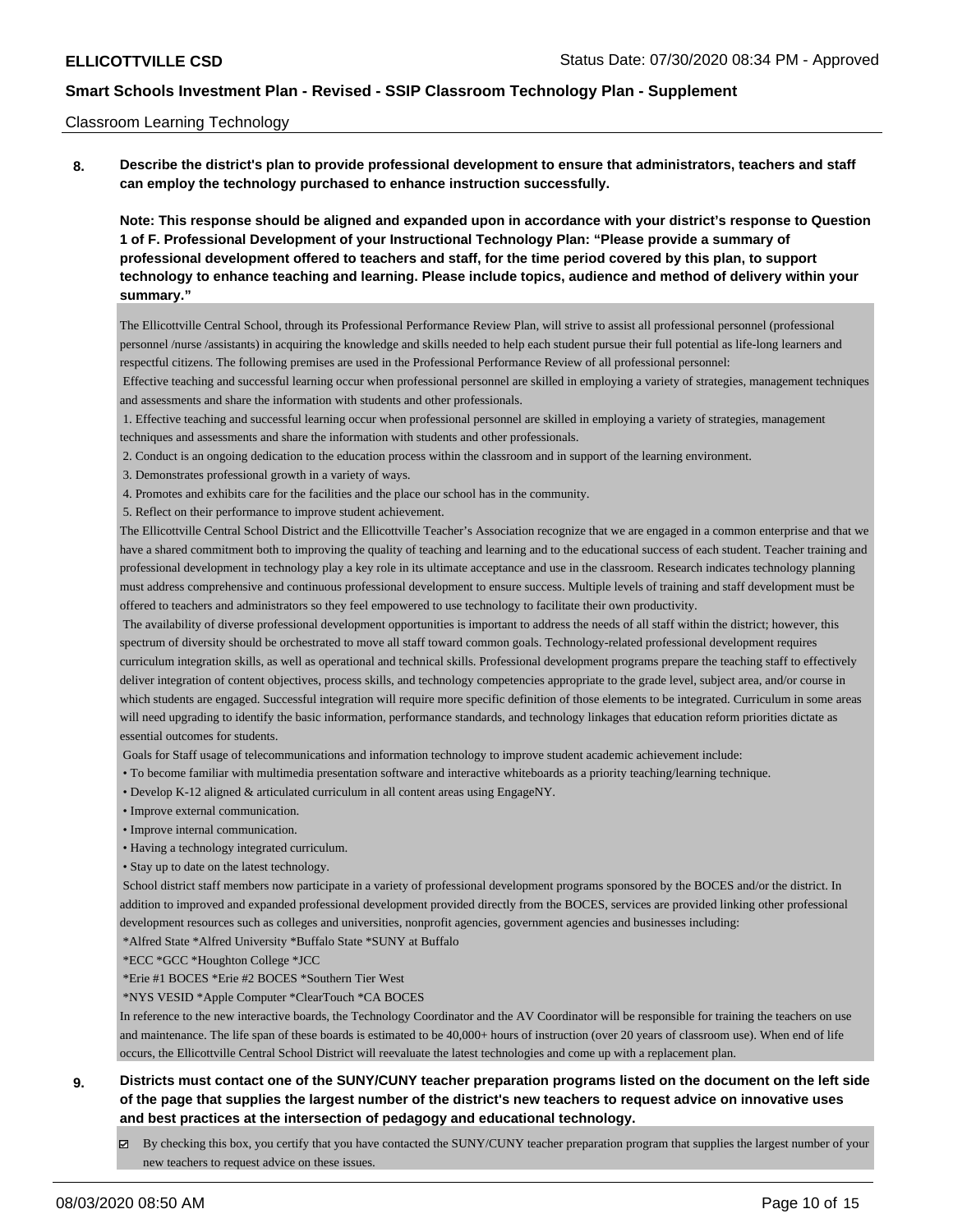Classroom Learning Technology

**9a. Please enter the name of the SUNY or CUNY Institution that you contacted.**

University of Buffalo

**9b. Enter the primary Institution phone number.**

716-645-6640

**9c. Enter the name of the contact person with whom you consulted and/or will be collaborating with on innovative uses of technology and best practices.**

Dr. Suzanne Rosenblith

**10. To ensure the sustainability of technology purchases made with Smart Schools funds, districts must demonstrate a long-term plan to maintain and replace technology purchases supported by Smart Schools Bond Act funds. This sustainability plan shall demonstrate a district's capacity to support recurring costs of use that are ineligible for Smart Schools Bond Act funding such as device maintenance, technical support, Internet and wireless fees, maintenance of hotspots, staff professional development, building maintenance and the replacement of incidental items. Further, such a sustainability plan shall include a long-term plan for the replacement of purchased devices and equipment at the end of their useful life with other funding sources.**

By checking this box, you certify that the district has a sustainability plan as described above.

**11. Districts must ensure that devices purchased with Smart Schools Bond funds will be distributed, prepared for use, maintained and supported appropriately. Districts must maintain detailed device inventories in accordance with generally accepted accounting principles.**

 $\boxtimes$  By checking this box, you certify that the district has a distribution and inventory management plan and system in place.

**12. Please detail the type, quantity, per unit cost and total cost of the eligible items under each sub-category.**

| Select the allowable expenditure | Item to be Purchased           | Quantity | Cost per Item | <b>Total Cost</b> |
|----------------------------------|--------------------------------|----------|---------------|-------------------|
| type.                            |                                |          |               |                   |
| Repeat to add another item under |                                |          |               |                   |
| each type.                       |                                |          |               |                   |
| Interactive Whiteboards          | mounts                         | 4        | 106.00        | 424.00            |
| Interactive Whiteboards          | ClearTouch Interactive Display | 6        | 5,000.00      | 30,000.00         |
|                                  |                                | 10       | 5,106.00      | 30,424            |

### **13. Final 2014-15 BEDS Enrollment to calculate Nonpublic Sharing Requirement (no changes allowed.)**

|            | <b>Public Enrollment</b> | Nonpublic Enrollment | <b>Total Enrollment</b> | Nonpublic<br>Percentage |
|------------|--------------------------|----------------------|-------------------------|-------------------------|
| Enrollment | 549                      |                      | 549.00                  | 0.00                    |

#### **14. If you are submitting an allocation for Classroom Learning Technology complete this table.**

|                         | <b>Public School Sub-Allocation</b> | <b>Estimated Nonpublic Loan</b><br>Amount<br>(Based on Percentage Above) | <b>Estimated Total Public and</b><br>Nonpublic Sub-Allocation |
|-------------------------|-------------------------------------|--------------------------------------------------------------------------|---------------------------------------------------------------|
| Interactive Whiteboards | 30,424.00                           | 0.00                                                                     | 30,424.00                                                     |
| Computer Servers        | (No Response)                       | 0.00                                                                     | 0.00                                                          |
| Desktop Computers       | (No Response)                       | 0.00                                                                     | 0.00                                                          |
| Laptop Computers        | (No Response)                       | 0.00                                                                     | 0.00                                                          |
| Tablet Computers        | (No Response)                       | 0.00                                                                     | 0.00                                                          |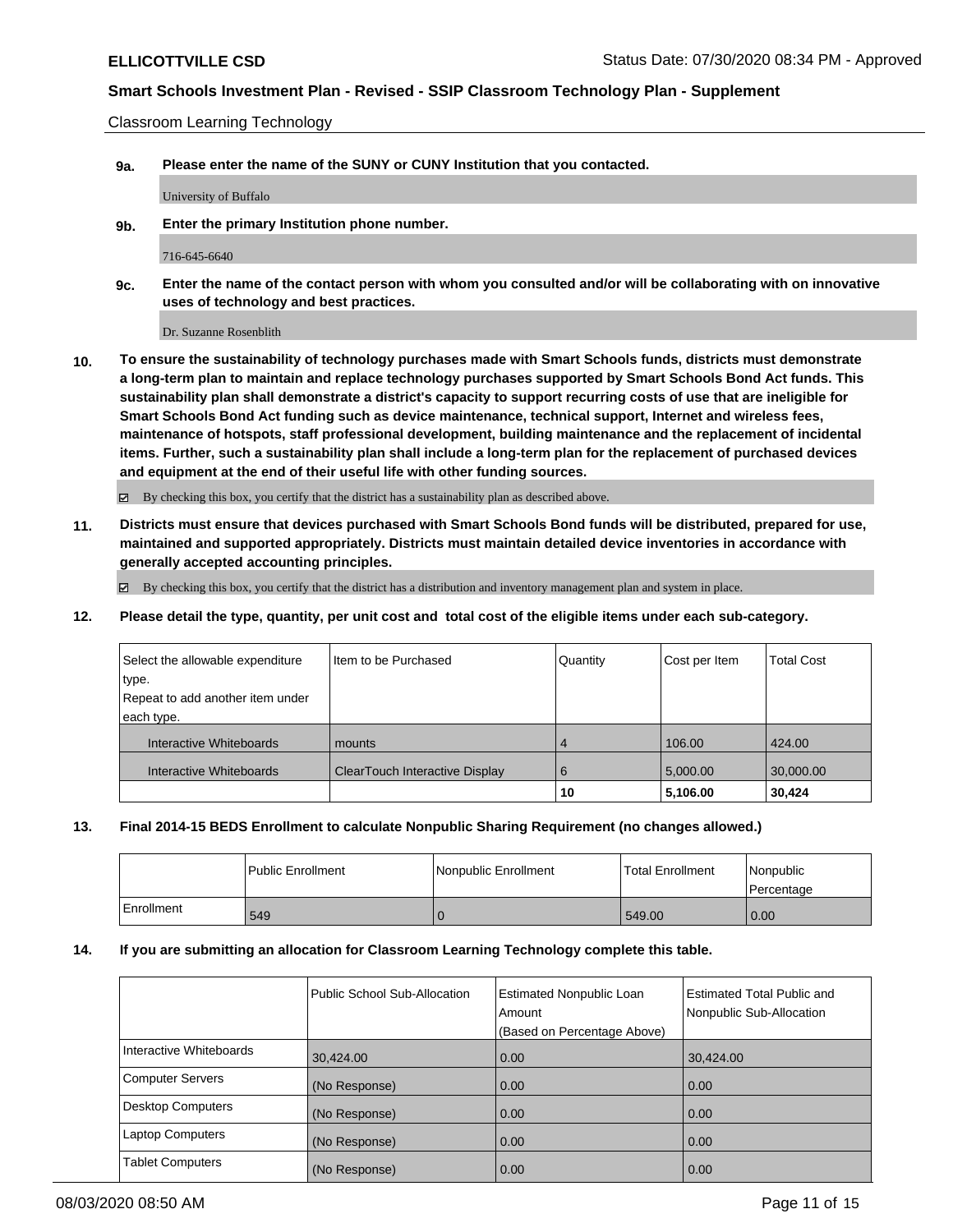Classroom Learning Technology

|             | Public School Sub-Allocation | <b>Estimated Nonpublic Loan</b><br>l Amount<br>(Based on Percentage Above) | Estimated Total Public and<br>Nonpublic Sub-Allocation |
|-------------|------------------------------|----------------------------------------------------------------------------|--------------------------------------------------------|
| Other Costs | 0.00                         | 0.00                                                                       | 0.00                                                   |
| Totals:     | 30,424.00                    | 0                                                                          | 30,424                                                 |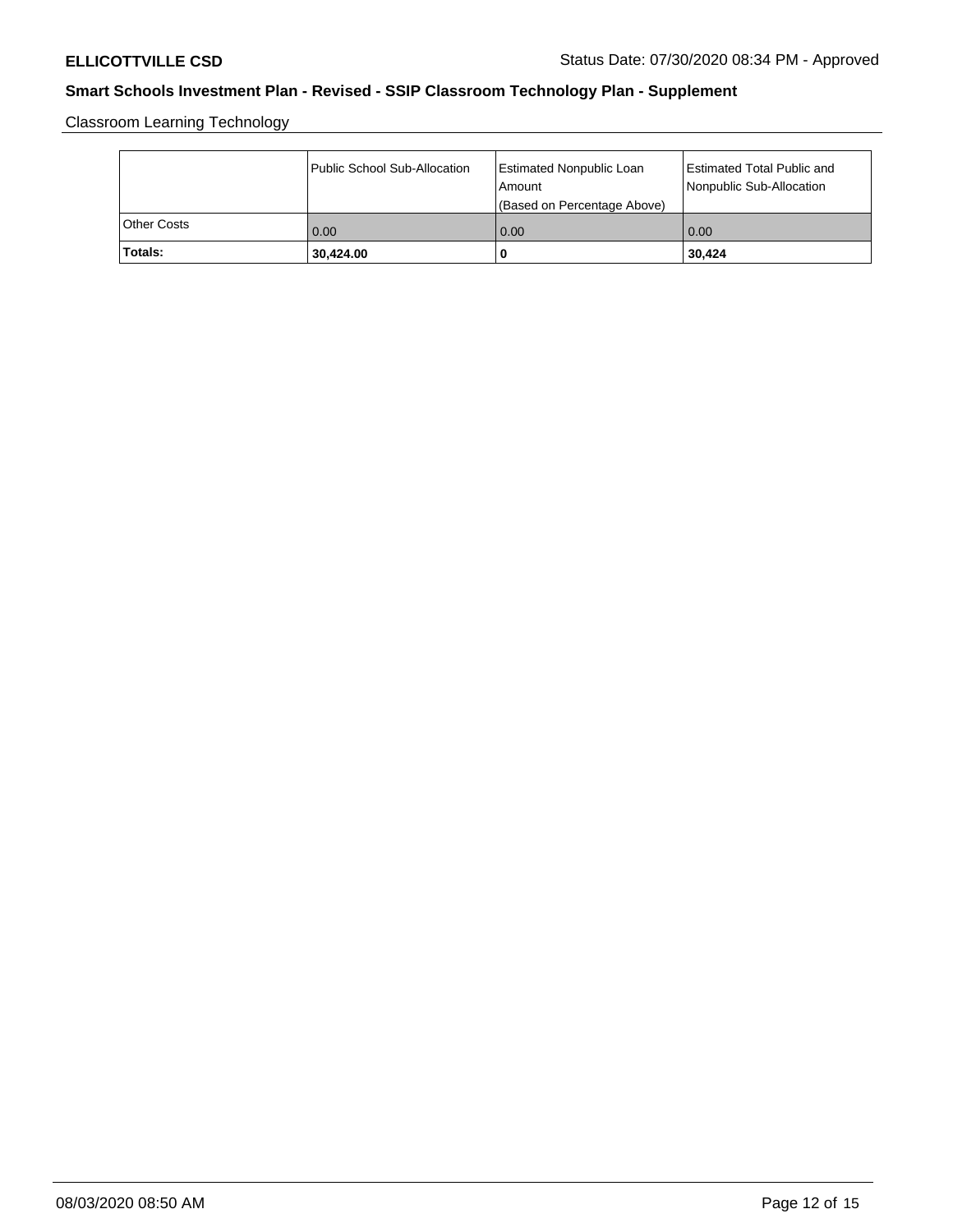#### Pre-Kindergarten Classrooms

**1. Provide information regarding how and where the district is currently serving pre-kindergarten students and justify the need for additional space with enrollment projections over 3 years.**

(No Response)

- **2. Describe the district's plan to construct, enhance or modernize education facilities to accommodate prekindergarten programs. Such plans must include:**
	- **Specific descriptions of what the district intends to do to each space;**
	- **An affirmation that new pre-kindergarten classrooms will contain a minimum of 900 square feet per classroom;**
	- **The number of classrooms involved;**
	- **The approximate construction costs per classroom; and**
	- **Confirmation that the space is district-owned or has a long-term lease that exceeds the probable useful life of the improvements.**

(No Response)

**3. Smart Schools Bond Act funds may only be used for capital construction costs. Describe the type and amount of additional funds that will be required to support ineligible ongoing costs (e.g. instruction, supplies) associated with any additional pre-kindergarten classrooms that the district plans to add.**

(No Response)

**4. All plans and specifications for the erection, repair, enlargement or remodeling of school buildings in any public school district in the State must be reviewed and approved by the Commissioner. Districts that plan capital projects using their Smart Schools Bond Act funds will undergo a Preliminary Review Process by the Office of Facilities Planning.**

**Please indicate on a separate row each project number given to you by the Office of Facilities Planning.**

| Project Number |  |
|----------------|--|
| (No Response)  |  |
|                |  |

**5. Please detail the type, quantity, per unit cost and total cost of the eligible items under each sub-category.**

| Select the allowable expenditure | Item to be purchased | Quantity      | Cost per Item | <b>Total Cost</b> |
|----------------------------------|----------------------|---------------|---------------|-------------------|
| type.                            |                      |               |               |                   |
| Repeat to add another item under |                      |               |               |                   |
| each type.                       |                      |               |               |                   |
| (No Response)                    | (No Response)        | (No Response) | (No Response) | 0.00              |
|                                  |                      | U             | 0.00          |                   |

**6. If you have made an allocation for Pre-Kindergarten Classrooms, complete this table. Note that the calculated Total at the bottom of the table must equal the Total allocation for this category that you entered in the SSIP Overview overall budget.**

| Totals:                                  | 0.00           |
|------------------------------------------|----------------|
| <b>Other Costs</b>                       | (No Response)  |
| Enhance/Modernize Educational Facilities | (No Response)  |
| Construct Pre-K Classrooms               | (No Response)  |
|                                          | Sub-Allocation |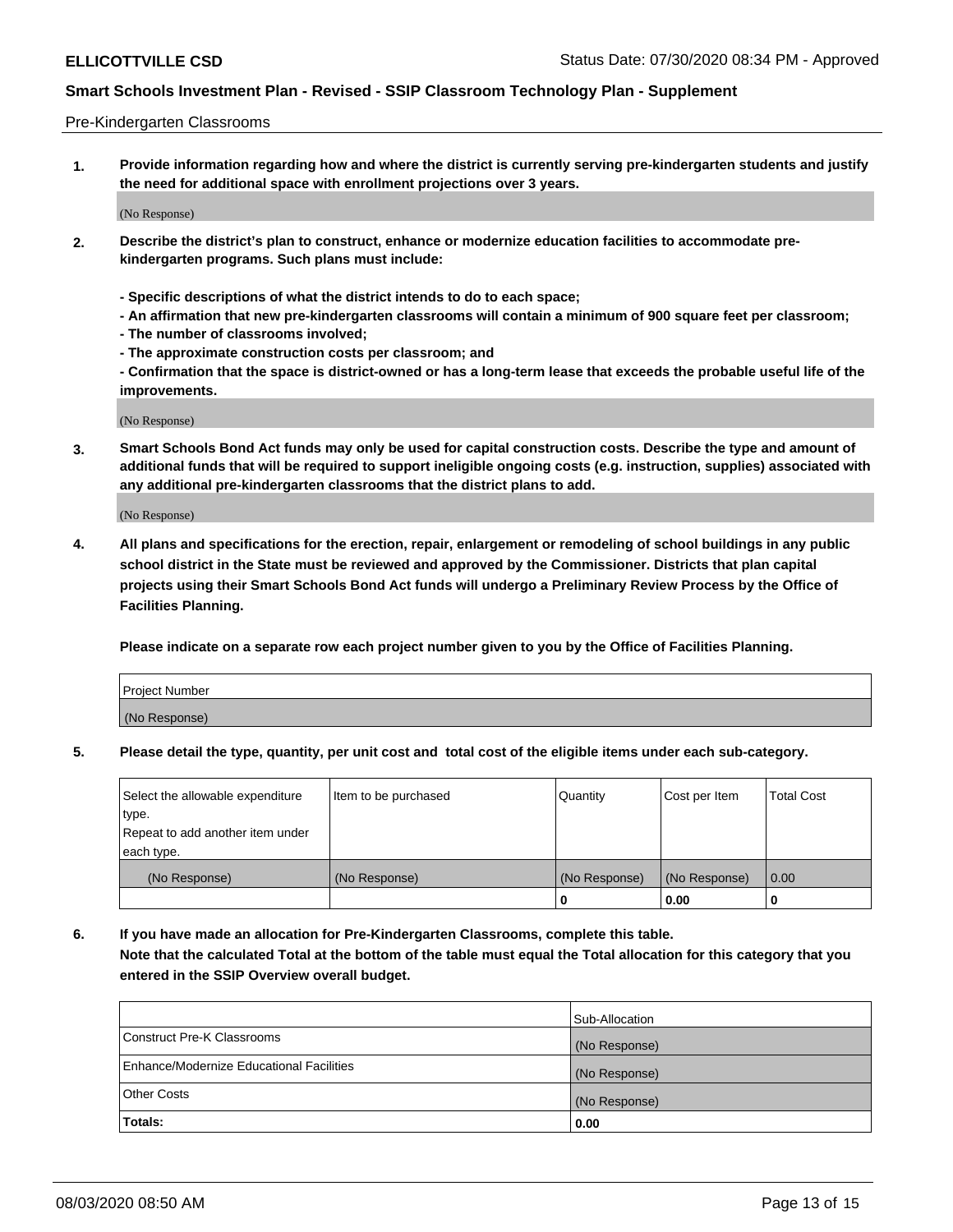Replace Transportable Classrooms

**1. Describe the district's plan to construct, enhance or modernize education facilities to provide high-quality instructional space by replacing transportable classrooms.**

(No Response)

**2. All plans and specifications for the erection, repair, enlargement or remodeling of school buildings in any public school district in the State must be reviewed and approved by the Commissioner. Districts that plan capital projects using their Smart Schools Bond Act funds will undergo a Preliminary Review Process by the Office of Facilities Planning.**

**Please indicate on a separate row each project number given to you by the Office of Facilities Planning.**

| Project Number |  |
|----------------|--|
|                |  |
|                |  |
|                |  |
|                |  |
| (No Response)  |  |
|                |  |
|                |  |
|                |  |

**3. For large projects that seek to blend Smart Schools Bond Act dollars with other funds, please note that Smart Schools Bond Act funds can be allocated on a pro rata basis depending on the number of new classrooms built that directly replace transportable classroom units.**

**If a district seeks to blend Smart Schools Bond Act dollars with other funds describe below what other funds are being used and what portion of the money will be Smart Schools Bond Act funds.**

(No Response)

**4. Please detail the type, quantity, per unit cost and total cost of the eligible items under each sub-category.**

| Select the allowable expenditure | Item to be purchased | Quantity      | Cost per Item | Total Cost |
|----------------------------------|----------------------|---------------|---------------|------------|
| ∣type.                           |                      |               |               |            |
| Repeat to add another item under |                      |               |               |            |
| each type.                       |                      |               |               |            |
| (No Response)                    | (No Response)        | (No Response) | (No Response) | 0.00       |
|                                  |                      | u             | 0.00          |            |

**5. If you have made an allocation for Replace Transportable Classrooms, complete this table. Note that the calculated Total at the bottom of the table must equal the Total allocation for this category that you entered in the SSIP Overview overall budget.**

|                                                | Sub-Allocation |
|------------------------------------------------|----------------|
| Construct New Instructional Space              | (No Response)  |
| Enhance/Modernize Existing Instructional Space | (No Response)  |
| Other Costs                                    | (No Response)  |
| Totals:                                        | 0.00           |